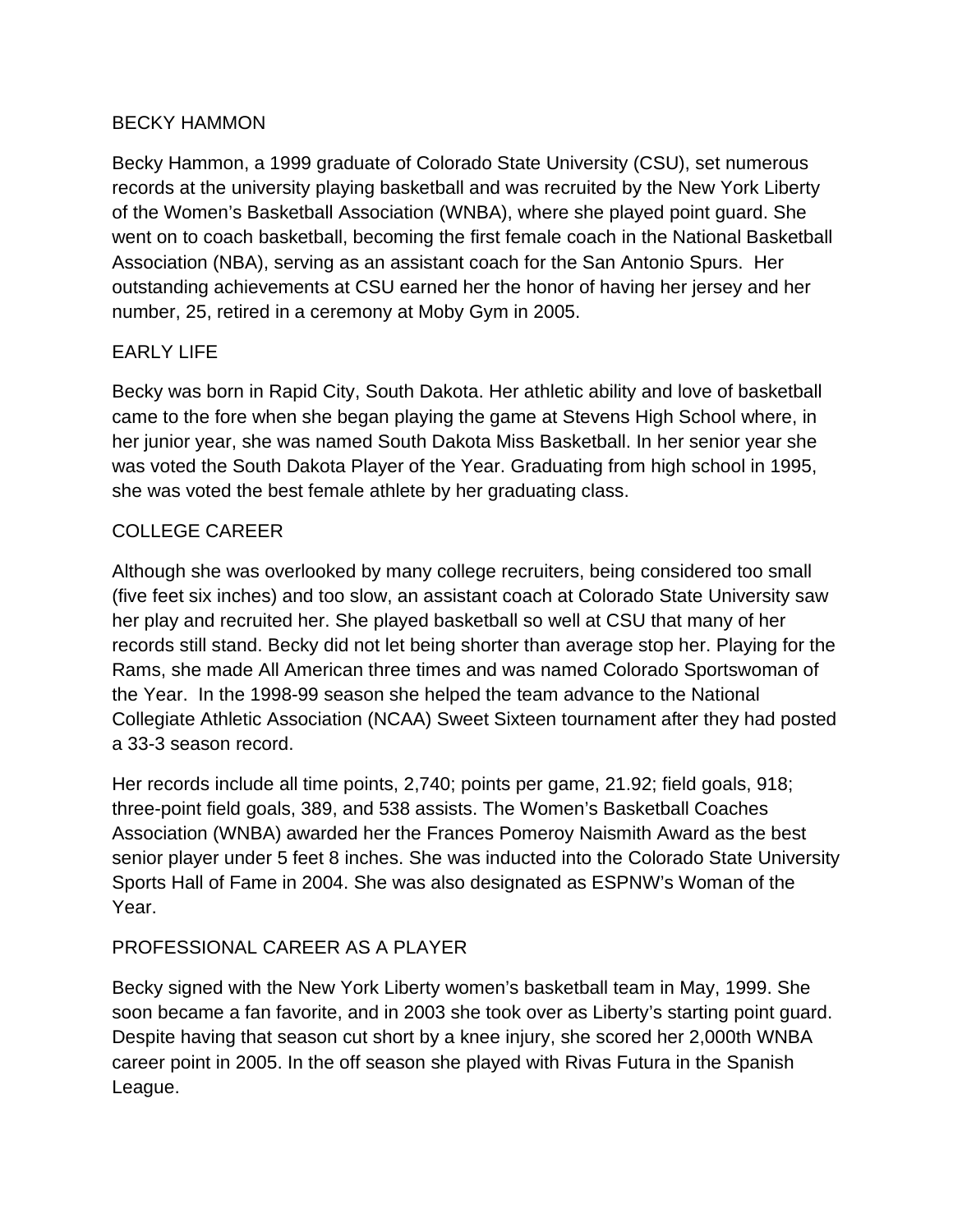Traded to the San Antonio Silver Stars in 2007, Becky earned the nickname "Big Shot Becky" thanks to her ability to make shots at critical moments. That year she earned a career high average of 18.8 points per game, fourth best in the league, as well as leading the league in assists.

Becky led the Silver Stars to a WNBA record of 24-10 in 2008, earning them a spot in the playoffs. In game one of the playoffs she scored 30 points, but her team was defeated in the final game by the Detroit Shock. In 2007 she became the seventh player in WNBA history to score 5,000 points.

In order to compete in the Olympics, Becky became a Russian naturalized citizen in 2008, joining the Russian team in the 2008 and 2012 Olympic Games.

In 2015 Becky was inducted into the Ring of Honor, which recognizes players who have "made the most significant contributions to the Liberty's tradition of excellence and to the growth of the WNBA."

## COACHING CAREER

A torn ligament in 2013 spelled an end to Becky's career as a player. The next career step was coaching. During a year-long rehabilitation she often attended the National Basketball Association's San Antonio Spurs practices, coaches' meetings and games, where her opinion was frequently sought. In August, 2014, the Spurs hired her as an assistant coach, making her the second female coach in NBA history. Head coach Gregg Popovich praised her work ethic, her basketball IQ and her ability to build personal relationships.

"'When she speaks,'" said one of the Spurs players, "'I'm all ears.'" Another player said of her, "'Becky Hammon can coach NBA basketball. Period.'" In December, 2020, Becky made history as the first female acting head coach when Popovich was ejected from a game against the Los Angeles Lakers, leaving her in charge.

She has been part of an all-star coaching staff and served as the first female head coach in the NBA's summer league in 2015.

Becky was not only the first female full-time assistant coach in the NBA, she is the first female assistant coach in any of the four major sports, football, basketball, baseball and hockey. She has set many records and earned numerous accolades and is an outstanding example of what women can achieve.

#### A LIFE LIVED LARGE

Becky Hammon made maximum use of her skills, abilities, talent and passion to pursue a career path that opened doors for other women. Tackling the obstacles in her way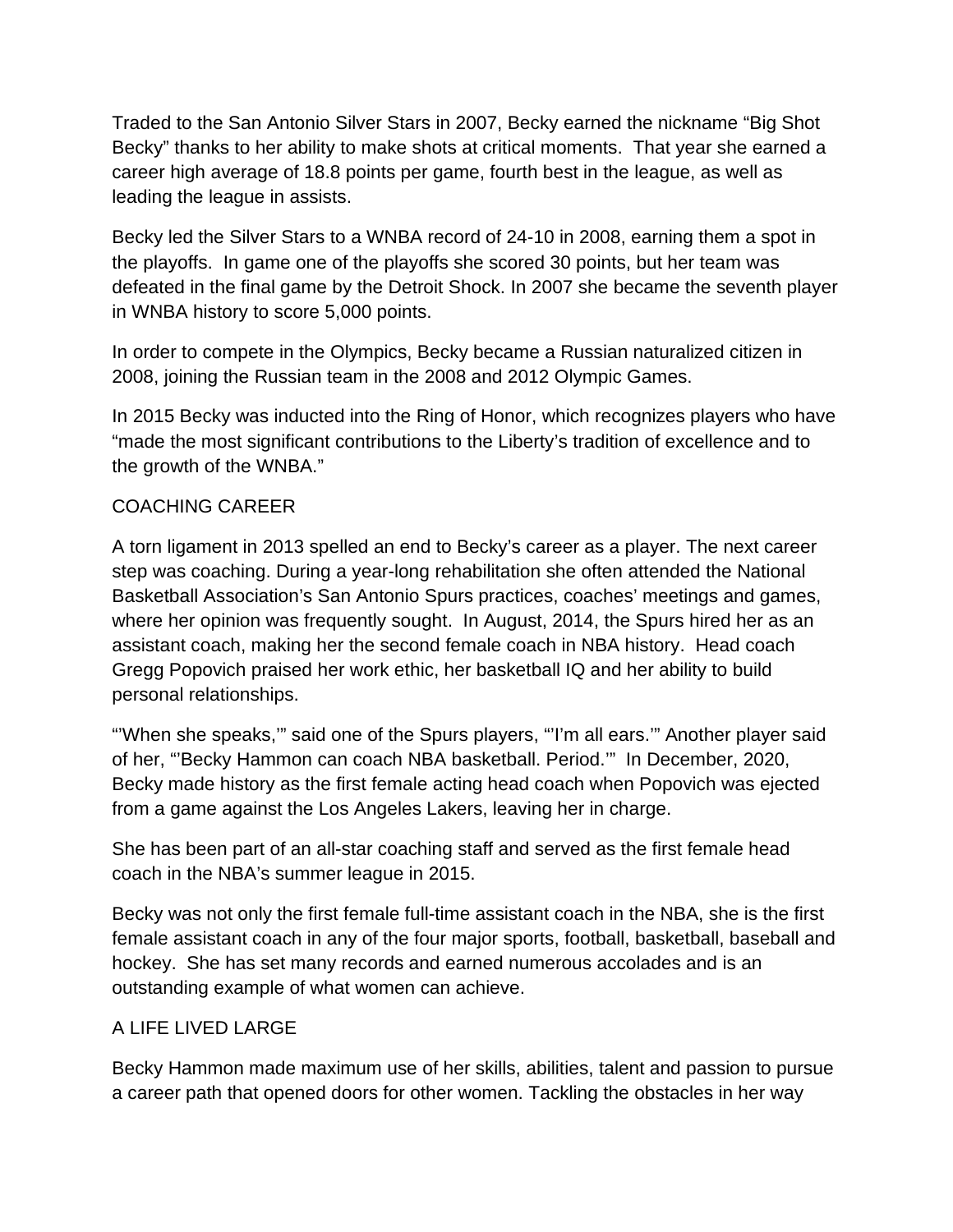with determination and energy, she forged ahead with daring and resolve to make the best possible use of what she had to offer the game she loved. She stands tall in spirit as a pioneer in her chosen field.

Her Legacy:

A trailblazer in the sports industry, a difference maker, a catalyst for change and just prefers to be called simply "Coach." CSU Basketball success, played professional basketball in the US and Europe, 1st woman hired in NBA as Assistant Coach of the San Antonio Spurs.

# QUESTIONS TO THINK ABOUT

- What is Becky Hammon's strongest asset?
- Why is she so popular with the players?
- Does her career help women rise in other sports? If so, how?
- What do you admire most about her?

# **GLOSSARY**

Accolades—honors and awards Assists—help with making a basket Field goal—a basket scored on any shot other than a free throw Inducted—admitted into an organization League—a group of teams which play against each other Ligament—tissue that connects bones to each other Naturalized citizen—someone born in a different country who becomes a citizen of another one Work ethic—honorable behavior on the job

# TIMELINE

1995—graduates from high school, recruited by Colorado State

1995-99—earns honors and sets records on women's basketball team

1999—graduates from Colorado State University, recruited by Liberty WNBA team

2003—becomes Liberty starting point guard

2005—sets record for 2,000<sup>th</sup> WNBA point

2007—traded to the Silver Stars

2008—becomes naturalized citizen of Russia, competes in the Olympic Games

2012—competes for Russia again in the Olympics

2013—knee injury ends her career as a player